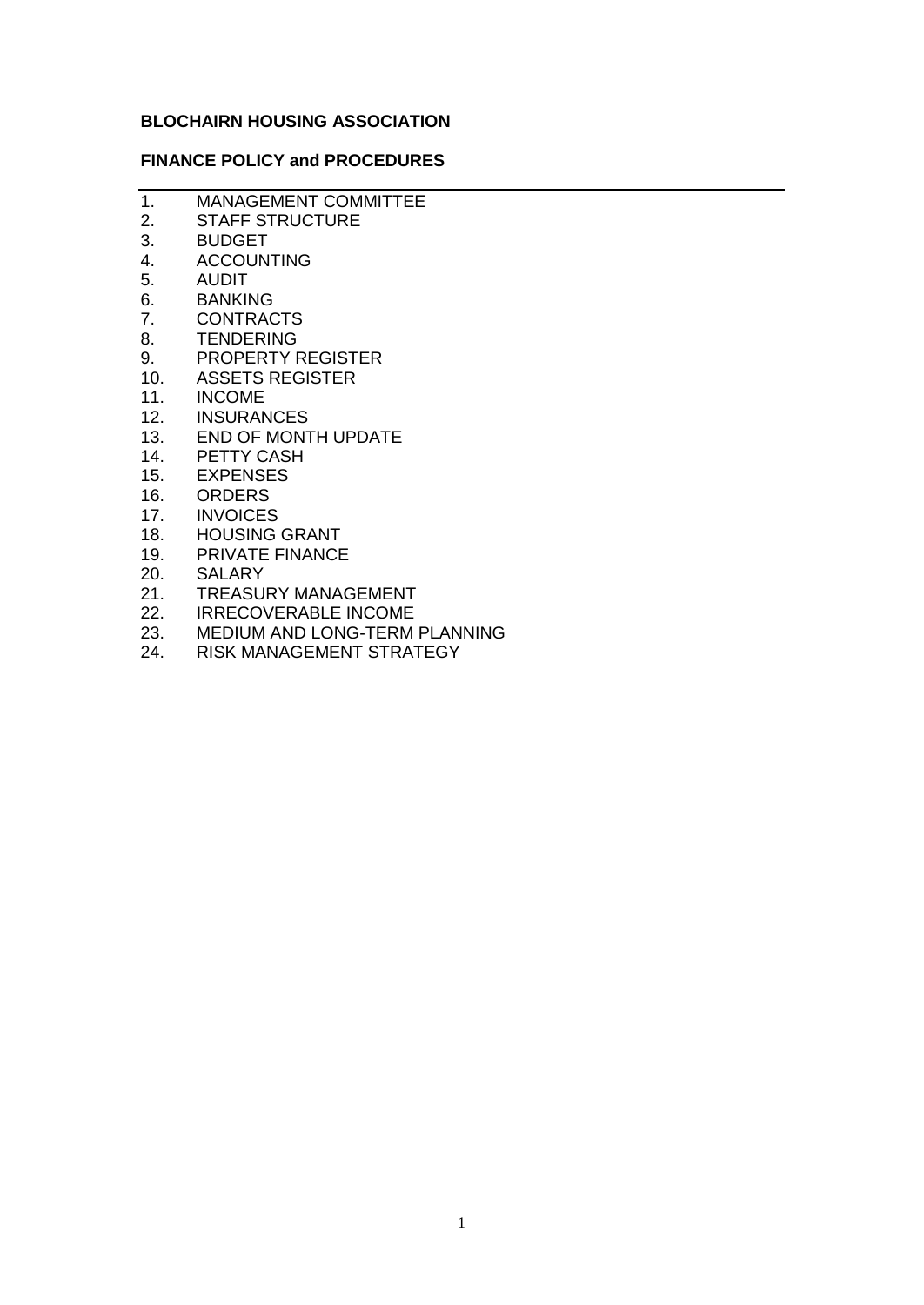# **1. MANAGEMENT COMMITTEE**

The Management Committee must make sure that the Association operates economically, efficiently and effectively within overall objectives; publishes Annual Audited Accounts and makes statutory returns.

# **2. STAFF STRUCTURE**

- 1) **Director:** co-ordinate the activities of other Officers
- 2) **Finance Agent:** manage and control finance, including:
- advise on long term planning
- assist in the preparation of the Internal Management Plan (IMP)
- advise on rent setting
- the annual Budget
- quarterly management accounts
- Annual Accounts and liaising with Auditors
- fulfilling all legal requirements
- monitoring day to day running of finances
- maintaining efficient systems of financial control and reporting
- safeguarding the assets of the Association
- insurance policies for buildings, office equipment and public liability
- development projects funding, grants and loans
- the Loan Portfolio
- investment of surplus funds
- 3) **Finance Assistant:** day to day activity, record keeping, preparation of reports, etc as directed or delegated by the Finance Agent or Director
- 4) **Development Agent:** monitor Contracts

# **3. BUDGET**

# **a) Preparation**

The annual Budget will be prepared in a form agreed by the Management Committee, in line with the Association's objectives, as part of the planning process and with separate sections for revenue and for the capital programme. This will normally in January, taking account of the rent setting process. The Budget will be approved by the Management Committee before 1 April

# **b) Control**

The Finance Agent will

- report to the Management Committee on the Annual Accounts by 30 June or, at least, before the Annual General Meeting
- provide the Scottish Housing Regulator with a 5-year financial projection by 30 June
- provide the Scottish Housing Regulator with Audited Annual Accounts by 30 **September**
- provide the Financial Conduct Authority (FCA) with an Annual Return as required
- provide the Scottish Charity Regulator (OSCR) with an Annual Return as required
- report to the Management Committee every three months on substantial variations between budgeted income and expenditure
- present Cash Flow Forecasts to the Management Committee every three months
- ask the Management Committee for approval for additional expenditure
- liaise with the Director to approve expenditure to meet immediate needs in an emergency and report to the Management Committee at the next meeting
- ask the Management Committee for approval for a new or amended policy

# **c) Delegated Authority**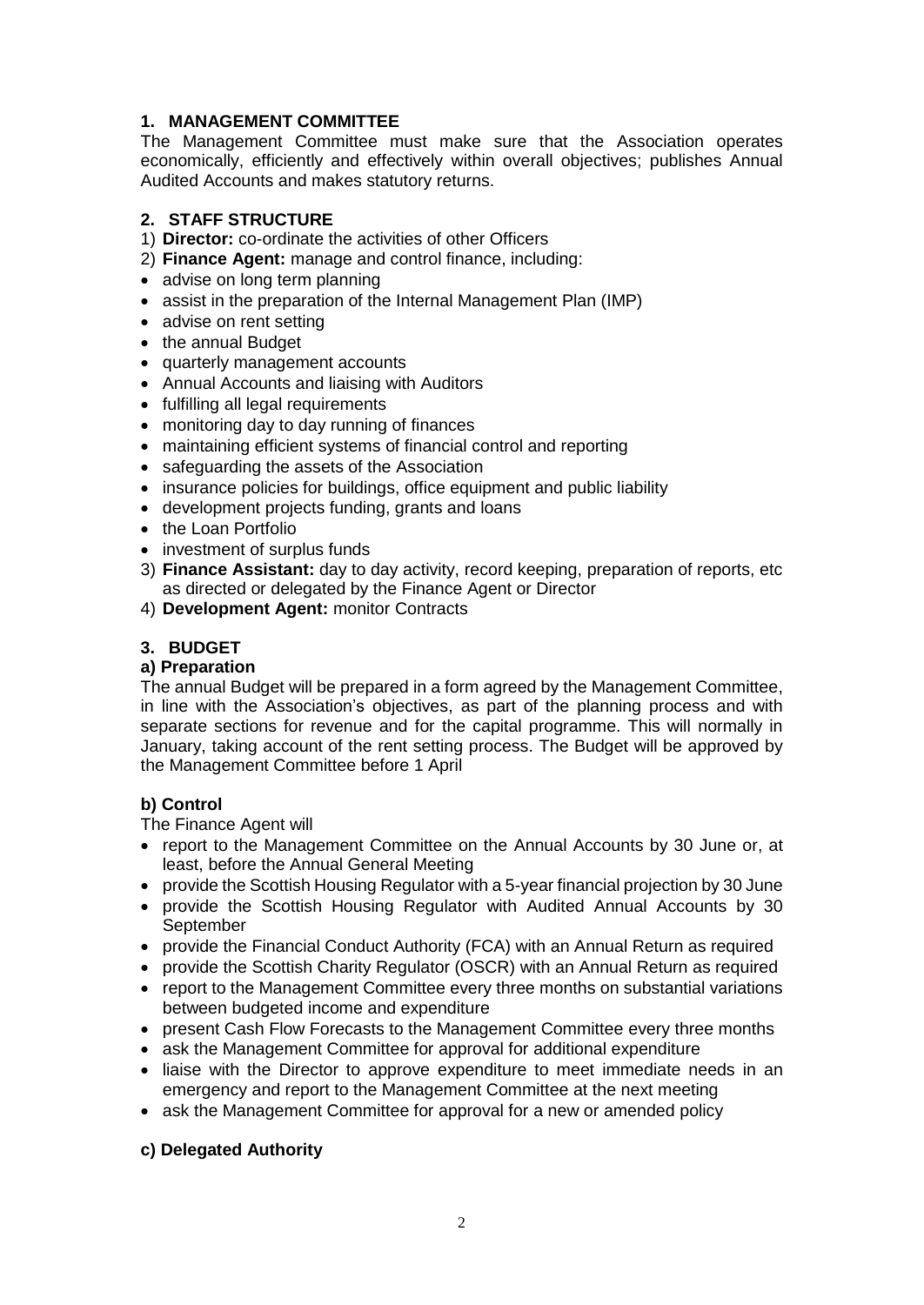The Management Committee will review accounts every three months. Staff have delegated authority to spend within the approved Budget (Director £10,000; Other Staff £1,000). Above £10,000 requires Management Committee approval. Staff are delegated to authorise development or capital works spending if funding has been approved by Glasgow City Council or other statutory authority

# **4. ACCOUNTING**

The Finance Agent will make sure that records are kept, including *Nominal ledger; Purchase ledger; Sundry Debtors; Rent Ledger; Cash Book; Petty Cash Book; Property Register; Capital Contracts Registers; Payroll Records and Assets Register.*

# **5. AUDIT**

# **a) External**

The annual timetable will be

- prepare draft Annual Accounts and Audit Schedules for the Auditor after 31 March
- begin the Audit normally before 30 June
- submit draft accounts to the Management Committee at the meeting before the Annual General Meeting
- submit final Audited Accounts to the Annual General Meeting
- submit Audited Accounts to the Scottish Housing Regulator by 30 September

# **b) Internal**

The Management Committee will appoint Internal Auditors to review financial and other internal control procedures. The Internal Auditor will have access to all records, documents and correspondence

# **6. BANKING**

The Finance Agent is responsible for setting up and control of Bank Accounts and for investment of cash surpluses. The Finance Assistant will monitor Bank Accounts and Cash Book balances. The Finance Assistant will make sure that internet banking is available for all bank accounts*.* Bank transfers and salary related payments will require two authorisations from authorised staff members.

# **7. CONTRACTS**

The Finance Agent will keep a Contract Register and make payments when a Certificate is issued by Consultants. Material financial variations will be reported to the Management Committee. The Final Certificate of Completion will be issued when the Finance Agent is satisfied that a statement of account and relevant documents have been provided. Claims will normally be governed by the terms of the Contract or may be referred to the Association's Solicitor and a report submitted to the Management Committee. Advice and guidance from the Scottish Housing Regulator (or other relevant authority) will be considered.

# **8. TENDERING**

Tendering will be used, where appropriate, to obtain value for money, for works of more than £20,000. Normally, a minimum of three contractors will be invited to tender. Tenders will be stamped and kept securely until opened. Late tenders will not normally be accepted. Tender opening will be attended by two Committee members and the Director. Contractors will be given an opportunity to correct obviously unintended errors. A Tender Report will be submitted to the Committee.

The Association will consider both quality and price and accept the tender that provides the best overall value. However, if the Association has established a good working relationship with a contractor, exceptional service is being provided and tenant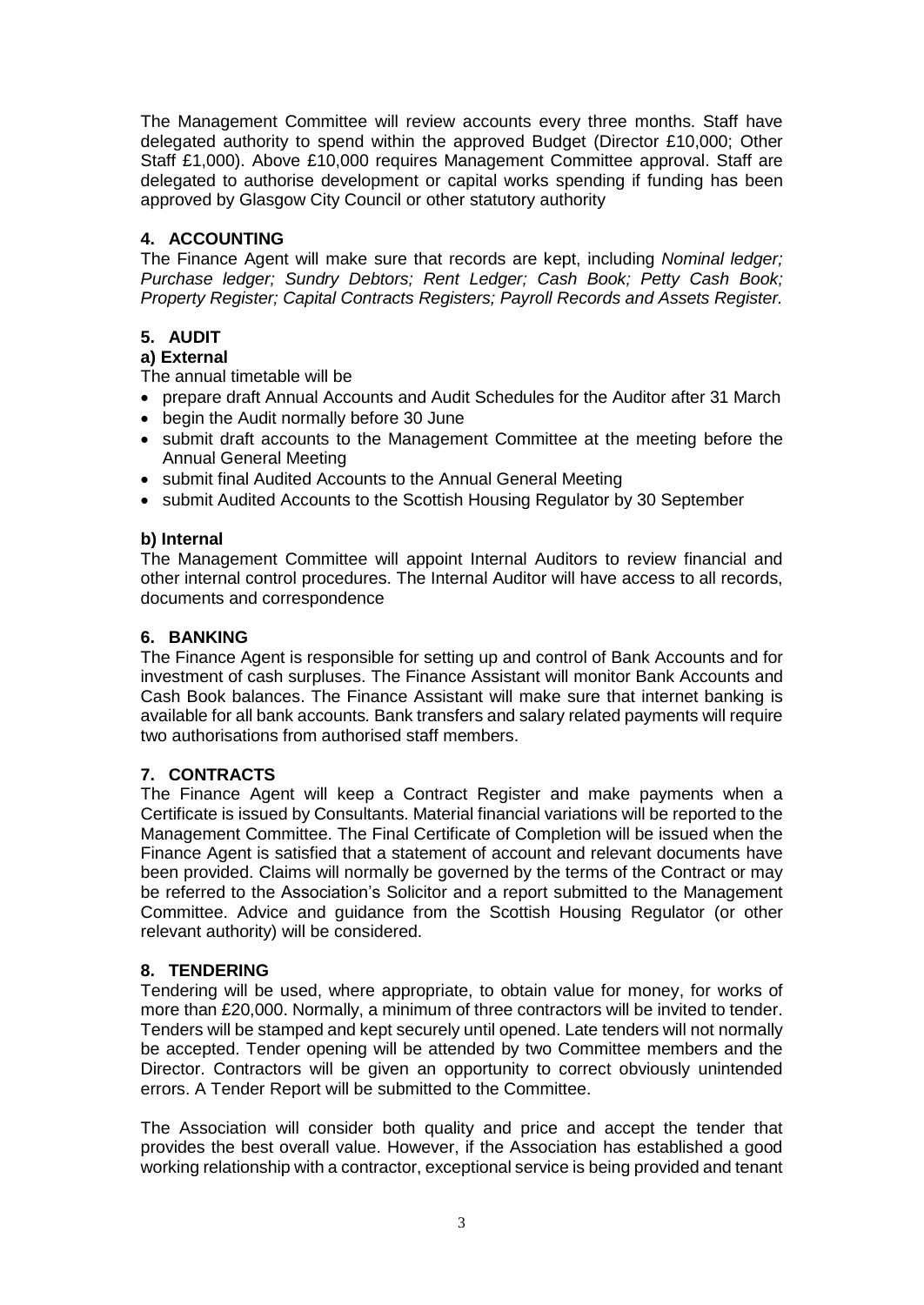satisfaction is high, the Association would not wish to jeopardise the relationship by embarking on a process where the established contractor may be unsuccessful in a tendering process. This could happen, for example, if another contractor proposes an extremely low price simply to win a contract. A process of negotiation may be more appropriate and is the preferred option.

# **9. PROPERTY REGISTER**

A Property Register, within the SDM computer system, will have a description of each house owned, including address, rooms, person size, date of entry and current rent being charged. A Right to Buy Register will be kept with details of houses sold.

### **10. ASSETS REGISTER**

A Register of assets will describe of equipment and fittings, acquired or disposed of. The Register will be updated annually by the Finance Assistant at 31 March.

#### **11. INCOME**

The Finance Assistant will deal with money received. Factoring and rechargeable repair invoices can be paid by Standing Order, Direct Debit, in cash at the Association's office or on line. Rent can be paid through the ALL PAY system or by Housing Benefit, Universal Credit or Arrears Direct. In exceptional circumstances, cash may be accepted at the office and a receipt provided. Income due will not be written off without the authorisation of the Management Committee.

#### **a) Rechargeable Repairs**

Tenants will be charged for the cost of repairs required due to the neglect, carelessness or abuse of property by the Tenant, a member of the Tenant's household or visitors. Repairs required due to the Tenant's own equipment or fittings will be recharged. If property or fittings are damaged in a criminal act, by someone unconnected to the Tenant, the Association may ask the Tenant to obtain a Crime Reference Number from the Police.

The Housing Services Assistant will deal with administration of rechargeable repairs. If possible, the Tenant will be asked to agree to pay for the repair before it is ordered. If this is not possible, the Tenant will be advised in writing within 5 working days. The Tenant will be given an invoice and will be offered the option of paying by instalment. Reminder letters will be issued if payment is not made. Tenants may appeal the decision to recharge and will be encouraged to follow the Complaints Procedure. Staff can use discretion and not charge for a repair if the amount is less than £100. Amounts over £100 will be referred to the Management Committee.

An invoice will be recorded in the Nominal Ledger, Sundry Debtors Account. The Finance Assistant will post money received and reconcile this account monthly. The Management Committee will normally review outstanding debts every three months.

#### **b) Factoring**

An annual Management Fee will be charged as stated in the Factoring Agreement with the Owner. The Management Fee will be reviewed annually and will normally increase by the same percentage as rents in properties owned by the Association. A deposit or float will be charged to the owner which will be refunded on the sale of the property, less any outstanding accounts. Common repairs will be charged according to the Written Statement of Services. The Finance Assistant will liaise with the Housing Assistant will pursue outstanding balances. Outstanding debts will not be written off without the approval of the Management Committee.

#### **12. INSURANCES**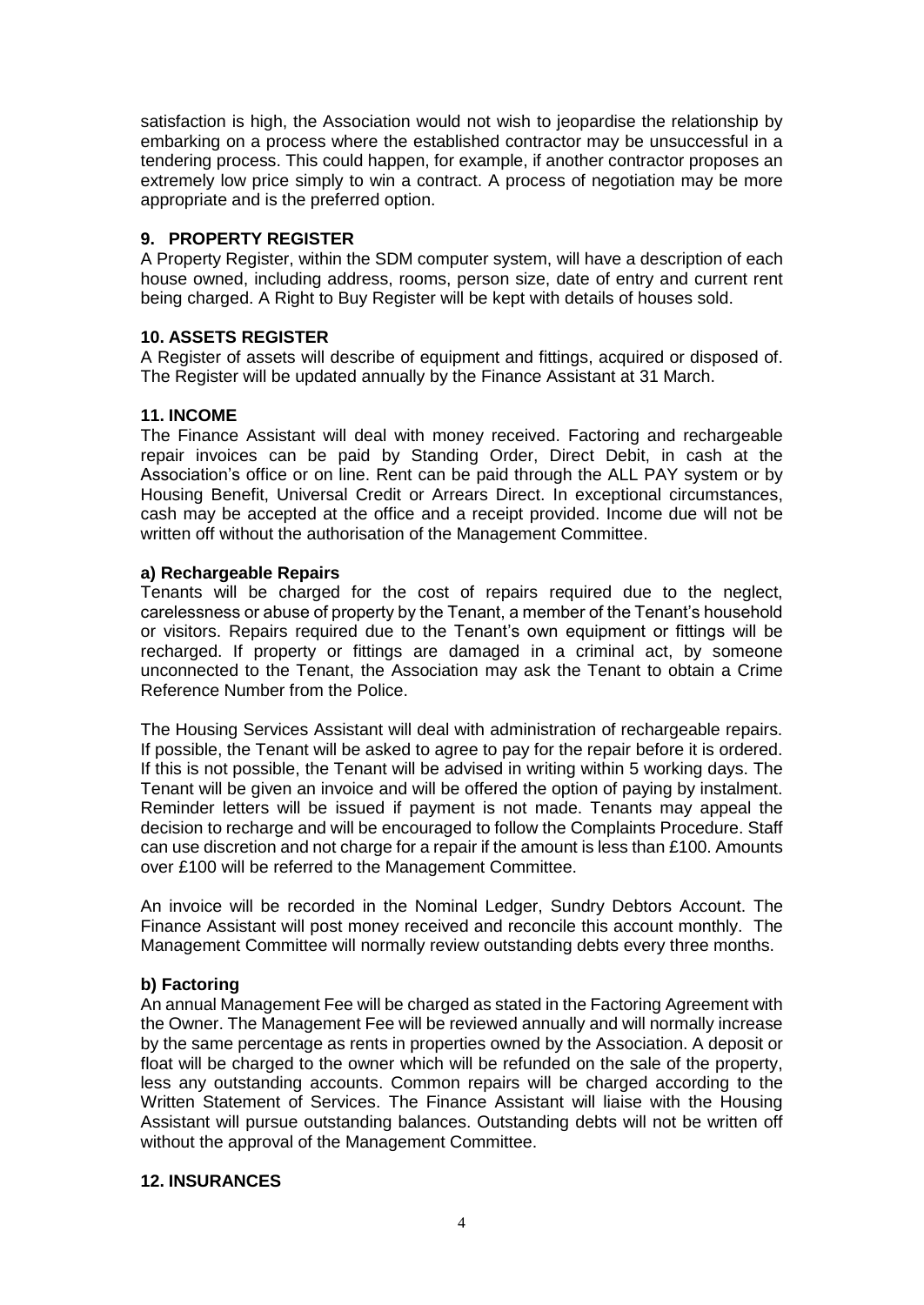The Director will make sure there is insurance cover and will negotiate claims, in consultation with other Staff, where necessary. The Director will review insurances annually and Staff will advise the Director of new risks and of anything affecting existing insurance policies. Staff will tell the Director immediately, in writing, of personal loss, liability or damage or any event likely to lead to a claim. Staff will be included in a fidelity guarantee. All Agents contracted to the Association will provide proof of Professional Indemnity Insurance. The Finance Assistant will forward a completed claim, with a copy invoice or estimate, to the Insurers and keep an Insurance Claims File.

### **13. END OF MONTH - UPDATE OF RECORDS**

At the end of each month, the Finance Assistant will update and post cash and transfers to the appropriate accounts; reconcile the Rent Account with the Nominal Ledger; check bank balances; update salary records; update Cost Control sheets and update the Asset Register as items are purchased/disposed of.

#### **14. PETTY CASH**

The Finance Assistant will operate a petty cash imprest system, with a float of £300, and balanced the account each month.

#### **15. EXPENSES**

Expenses will be paid according to the Committee Members' Expenses Policy and the Staff Conditions of Service.

#### **16. ORDERS**

Works orders will be issued for repairs to the Association's houses.

### **17. INVOICES**

#### **a) Receipt**

Invoices will be stamped, given a voucher number, arithmetically checked, initialled and entered in the Purchase Ledger by the Finance Assistant. A brief note of expenditure category will be put on the stamp. Invoices will be given to the appropriate Staff member to authorise for payment. The invoice will be signed or initialled and returned to the Finance Assistant for payment. Authorised invoices will be paid promptly, with payments made at least every 14 days

#### **b) Payment**

The Finance Assistant will post payments to the Purchase Ledger and/or Cash Book. Bank transfers require any two authorisations from authorised staff members

# **18. HOUSING GRANT**

A works certificate or fee claim will be checked against approved expenditure for the Contract by the Development Agent or Finance Agent. A claim form will be completed by the Finance Assistant. The original works certificate and copies of fee invoices will be sent with the claim and a copy will be filed in the Cost Control file. Certificates and fee notes will be noted in the Purchase Ledger. When payment is received this will recorded in the Cost Control file. Variations between the amount claimed and the amount received the reasons will be recorded. The Finance Assistant will enter details of Grant receipts on the Cost Control Sheets and will make sure that works certificates are paid within the agreed period. The Finance Agent will make sure that Development Allowances are claimed and received.

#### **19. PRIVATE FINANCE**

Private Finance will be drawn down after all Grant has been claimed or deferred. The Finance Agent will write to the lender, enclosing a copy of the certificate or an invoice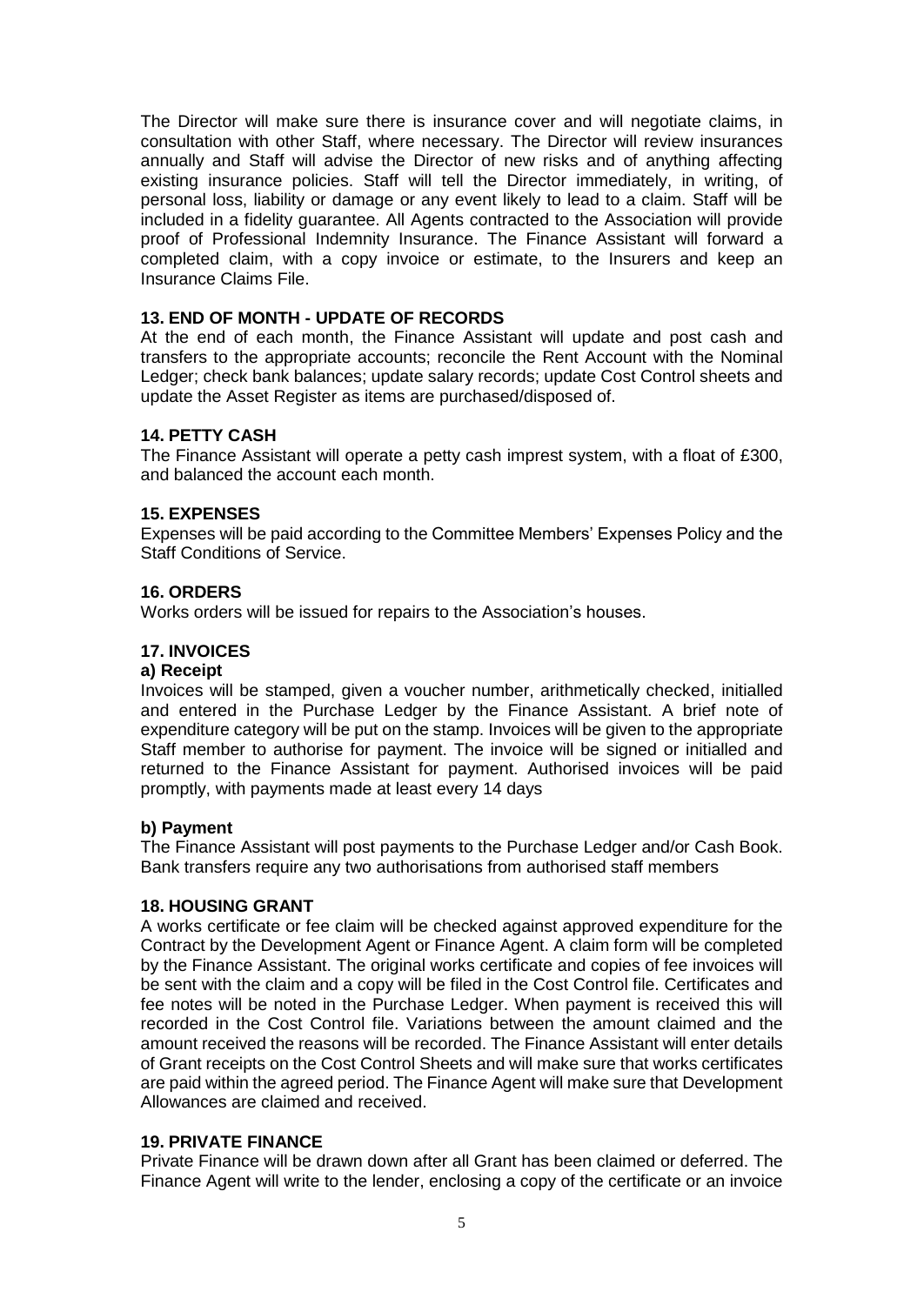requesting that money is transferred**.** A copy will be filed in the Cost Control file. When the Finance Agent is satisfied that money has been transferred a payment will be made to the Contractor/Consultant. Payments will be entered on the Cost Control Sheets. Private Finance will be reconciled to the Nominal Ledger.

# **20. SALARY**

Salary details will be recorded in Staff members' files and paid according to grading and increments, normally in EVH Conditions of Service. Deduction will be made for pension contributions, where applicable. Details of current salaries, hourly rates and standard deductions for each member of Staff are kept in the salary file. Salaries are paid directly to employee's bank account via the RBoS Account. Salaries will normally be paid to reach employees' bank accounts on the 22nd of each month.

# **21. TREASURY MANAGEMENT**

The strategy will be set out in the annual Budget, prepared by the Finance Agent. Treasury Management is defined as the management of cash flows, banking, money market and capital market transactions; the effective control of the risks associated with these activities and the pursuit of optimum performance consistent with such risks. The underlying principle of the strategy is that the Association is risk-averse.

The Association will adhere to the standards set by the Scottish Housing Regulator and is committed to achieving Value for Money.

While many eco-investments may be considered socially responsible investments, and vice versa, the two are not mutually inclusive. Socially responsible investing is the practice of investing only in those companies which satisfy certain moral or ethical criteria. This may include companies with an interest in the environment, but also supports various other social and religious issues.

Eco-investing narrows in on the interests of sustainable environmental issues. Specifically, eco-investments focus on companies who work on renewable energy and clean technologies.

The Association will only invest surplus cash with, or borrow from, institutions that conduct business in an eco-friendly and socially responsible way.

Risks identified include:

- **Liquidity, cash management and investment risk**. Sufficient liquid funds or easily accessible borrowing facilities of no less than £750,000 must be available to meet expenditure
- **Funding and refinancing risk.** The Association will not normally rely on any single lender and will avoid lending terms which are unfavourable or inconsistent with business plan assumptions or current loan covenants
- **EXEDENT Institution credit risk.** Banks may default unexpectedly and this must be managed to minimise this risk
- **Interest rate risk.** The Finance Agent will review the interest rate risk the Association is exposed to and advise decide on how best to manage this
- **Market risk.** The Association will avoid risk rather than try to maximise return; avoiding investments that can be compromised by adverse market fluctuations
- Fraud, error or corruption. Internal controls will minimise the possibility and effect of fraud, error, money laundering corruption or other eventuality